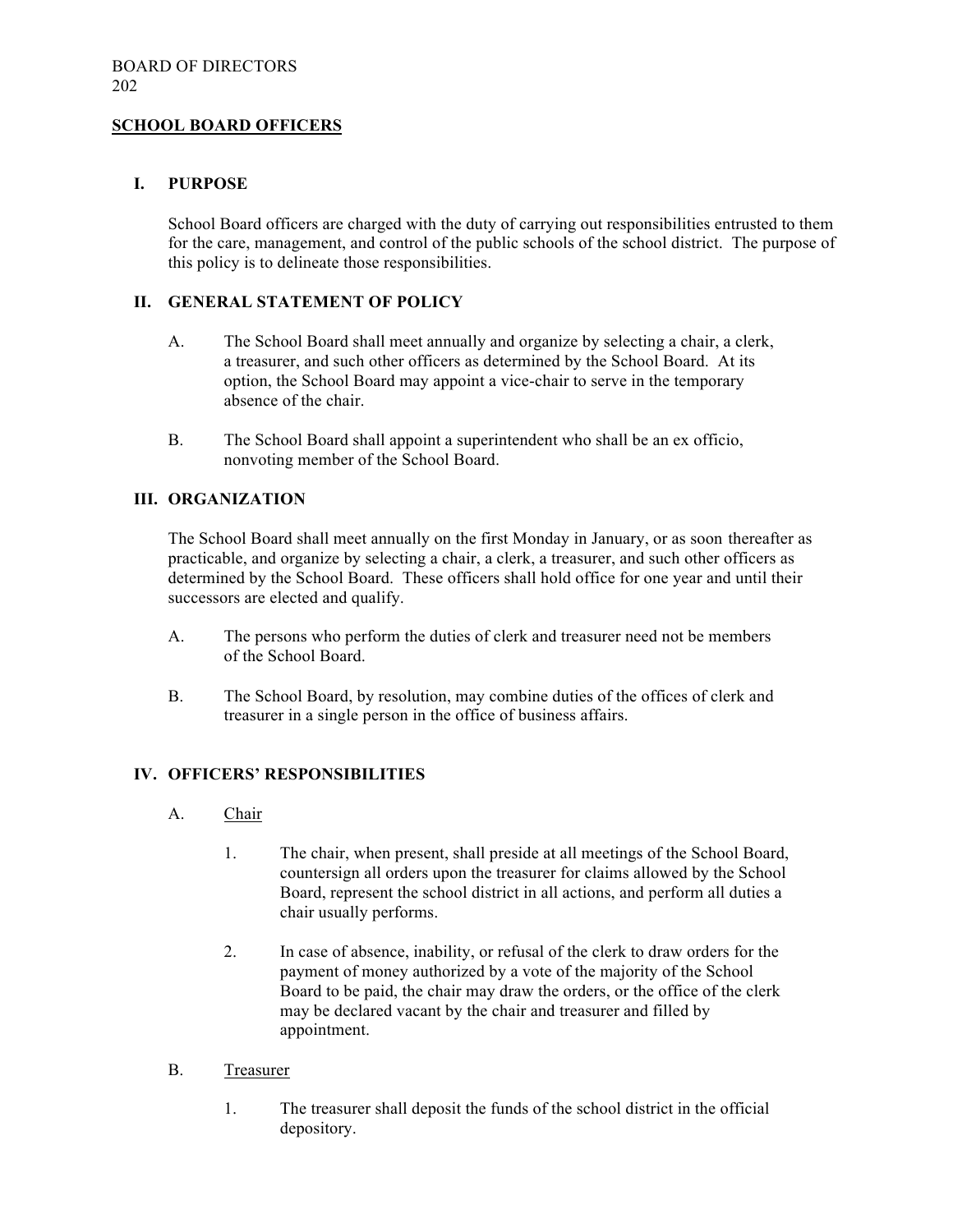- 2. The treasurer shall make all reports, which may be called for by the School Board and perform all duties a treasurer usually performs.
- 3. In the event there are insufficient funds on hand to pay valid orders presented to the treasurer, the treasurer shall receive, endorse, and process the orders in accordance with Minnesota Statutes § 123B.12.
- C. Clerk
	- 1. The clerk shall keep a record of all meetings in the books provided.
	- 2. Within three days after an election, the clerk shall notify all persons elected of their election.
	- 3. On or before September 15 of each year, the clerk shall:
		- a. file with the School Board a report of the revenues, expenditures, and balance in each fund for the preceding fiscal year.
		- b. make and transmit to the commissioner certified reports showing:
			- (1) condition and value of school property;
			- (2) revenues and expenditures in detail, and such other financial information required by law, rule, or as may be called for by the commissioner;
			- (3) length of school term and enrollment and attendance by grades; and
			- (4) other items of information as called for by the commissioner.
	- 4. The clerk shall enter into the clerk's record book copies of all reports and of the teachers' term reports, and of the proceedings of any meeting, and keep an itemized account of all expenses of the school district.
	- 5. The clerk shall furnish to the county auditor, on or before September 30, an attested copy of the clerk's record, showing the amount of money voted by the school district or the School Board for school purposes.
	- 6. The clerk shall draw and sign all orders upon the treasurer for payment of money for bills allowed by the School Board for salaries of officers and for teachers' wages and all claims, to be countersigned by the chair.
	- 7. The clerk shall perform such duties as required by the Minnesota Election Law or other applicable laws relating to the conduct of elections.
	- 8. The clerk shall perform the duties of the Chair in the event of the Chair's and Vice-Chair's temporary absence.
- D. Vice-Chair

The vice-chair shall perform the duties of the chair in the event of the Chair's temporary absence.